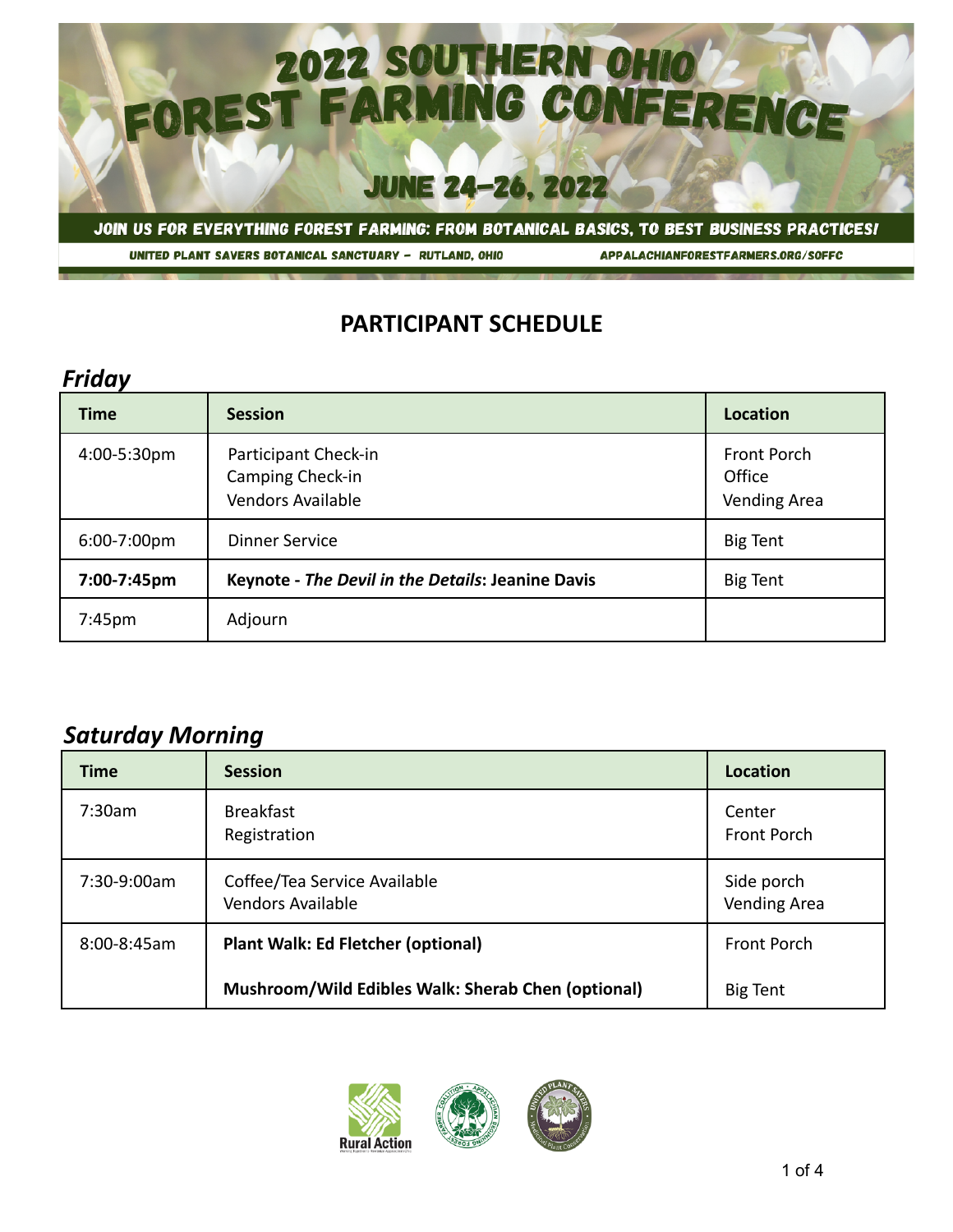

APPALACHIANFORESTFARMERS.ORG/SOFFC

## *Rotating Field Stations*

|                    | Rotation 1        | <b>Rotation 2</b>     | Rotation 3        | Rotation 4            |
|--------------------|-------------------|-----------------------|-------------------|-----------------------|
| <b>Group</b>       | $9:05 - 9:30$     | 9:40-10:05            | 10:15-10:40       | 10:50-11:15           |
| <b>Bloodroot</b>   | <b>Medicinals</b> | <b>Mushrooms</b>      | Propagation       | <b>Site Selection</b> |
| <b>Goldenseal</b>  | Site Selection    | <b>Medicinals</b>     | <b>Mushrooms</b>  | Propagation           |
| <b>Ramps</b>       | Propagation       | <b>Site Selection</b> | <b>Medicinals</b> | <b>Mushrooms</b>      |
| <b>Blue Cohosh</b> | <b>Mushrooms</b>  | Propagation           | Site Selection    | <b>Medicinals</b>     |

| <b>Field Station</b>  | Location              | Instructor           |
|-----------------------|-----------------------|----------------------|
| <b>Medicinals</b>     | <b>Fenced Garden</b>  | Ed Fletcher          |
| <b>Mushrooms</b>      | Yurt                  | <b>Rick Felumlee</b> |
| Propagation           | Buckeye Lane, Stop #1 | Margaret Bloomquist  |
| <b>Site Selection</b> | Buckeye Lane, Stop #2 | John Munsell         |

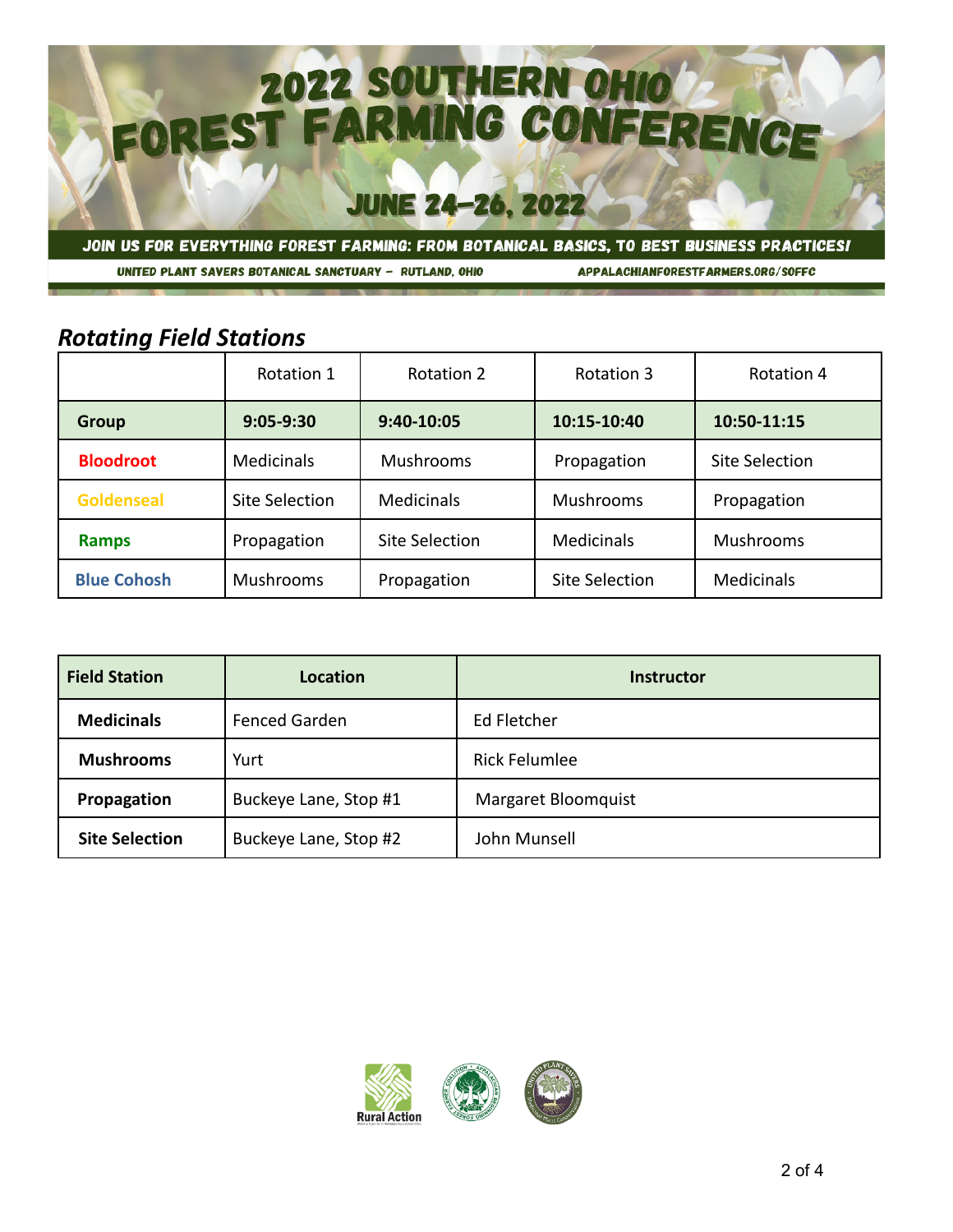

APPALACHIANFORESTFARMERS.ORG/SOFFC

# *Saturday Classes*

| <b>Time</b>     | <b>Session</b>                                                                                                                                                                                      | <b>Location</b> |
|-----------------|-----------------------------------------------------------------------------------------------------------------------------------------------------------------------------------------------------|-----------------|
| 8:00-8:45am     | Plant Walk: Ed Fletcher (optional)                                                                                                                                                                  | Front Porch     |
|                 | Mushroom/Wild Edibles Walk: Sherab Chen (optional)                                                                                                                                                  | <b>Big Tent</b> |
| 9:00-11:15am    | Rotating Field Stations: See Rotating Field Schedule                                                                                                                                                | <b>Big Tent</b> |
| 11:15-11:30am   | <b>Break</b>                                                                                                                                                                                        |                 |
| 11:30am-12:15pm | UPS & the Forest Grown Verified Program: Tanner Filyaw                                                                                                                                              | <b>Big Tent</b> |
| 12:15-1:00pm    | Lunch                                                                                                                                                                                               | Center          |
| 1:00-2:00pm     | <b>Concurrent Session 1:</b><br>Bees as a NTFP/Value-Added Products: Will Lewis                                                                                                                     | <b>Big Tent</b> |
|                 | Intro to Starting an Apothecary: Joana Amorim                                                                                                                                                       | Classroom       |
| 2:00-2:15pm     | <b>Break</b>                                                                                                                                                                                        |                 |
| 2:15-3:15pm     | <b>Concurrent Session 2:</b><br><b>Creative Marketing: Jeanine Davis</b>                                                                                                                            | <b>Big Tent</b> |
|                 | <b>Small-Scale Forest Farming Strategies: Rick Felumlee</b>                                                                                                                                         | Classroom       |
| $3:15-3:30$ pm  | <b>Break</b>                                                                                                                                                                                        |                 |
| 3:30-4:30pm     | Traceability, Sustainability and Efforts Such as the FGV<br>Panel Moderator: Tanner Filyaw<br>Panelists: Ed Fletcher, Will Lewis, Rick Felumlee, Bob Beyfuss,<br>Jeanine Davis, Margaret Bloomquist | <b>Big Tent</b> |
|                 | Cont. to Saturday evening $\rightarrow$ next                                                                                                                                                        |                 |